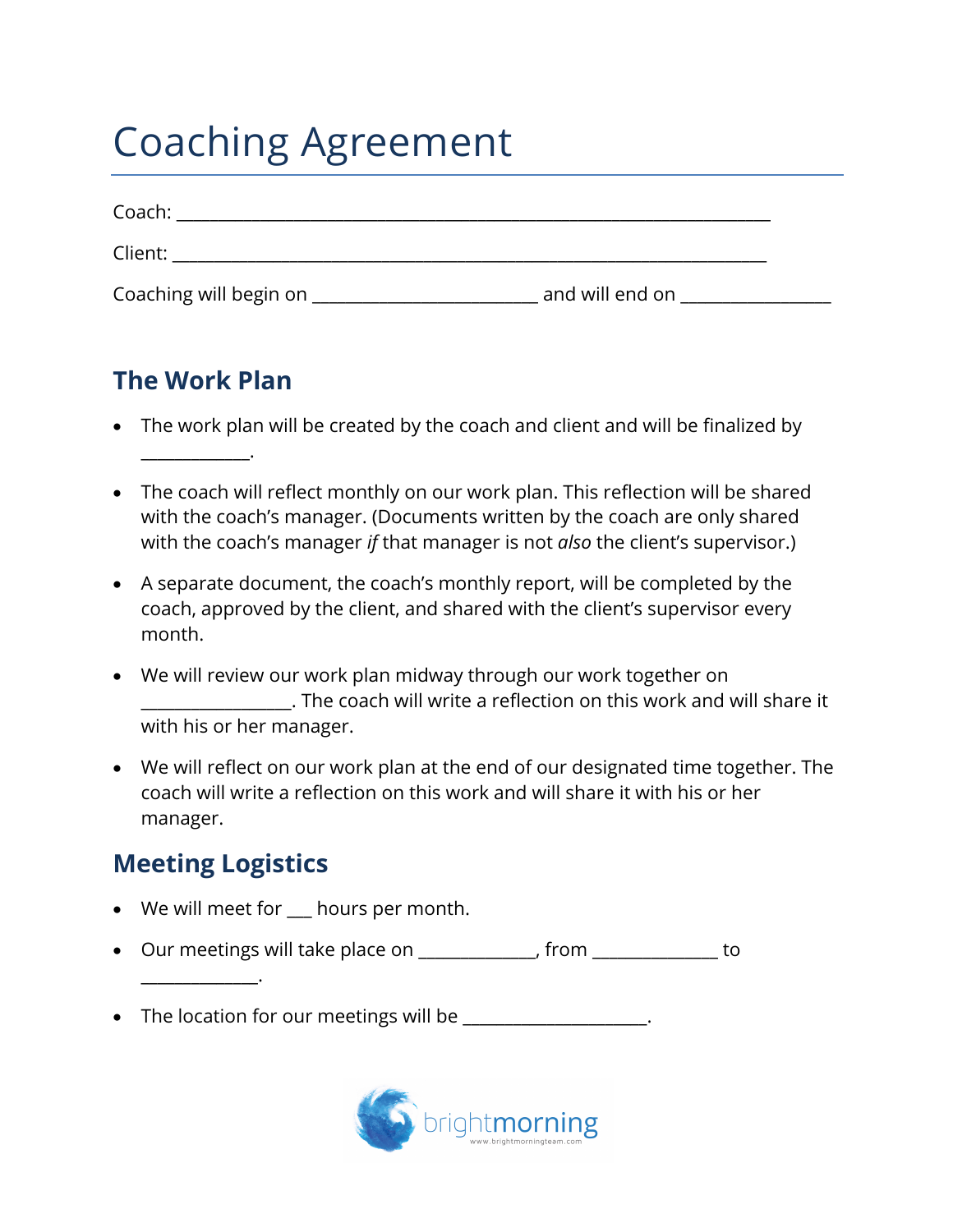- Our time will be documented on the coaching log, which can be shared with our supervisors or kept on an online platform that our supervisors can view.
- If one of us has to cancel a meeting, whenever possible we will give the other person at least twenty-four hours' notice. We also recognize that unexpected things come up and that sometimes we are forced to cancel without notice.
- If the coach cancels a meeting, he or she will make every possible effort to reschedule as soon as possible.
- If the client cancels a meeting, the coach will make an effort to reschedule, but cannot always promise that this will happen due to his or her other commitments.
- If cancelations become a pattern, the coach and client agree to review the coaching agreement.

## **Feedback**

- The coach welcomes feedback from the client at any time. The client is encouraged to share feedback.
- The coach will ask the client for formal feedback midway through the coaching contract and at the end of working together. If possible, the coach will also provide an online link for an anonymous survey on his or her services.

We agree to work together under the above-described conditions. We understand that doing so will increase the likelihood of serving children and transforming our schools*.* 

| Coach signature   |  |  |  |
|-------------------|--|--|--|
| Client signature_ |  |  |  |
| Date              |  |  |  |